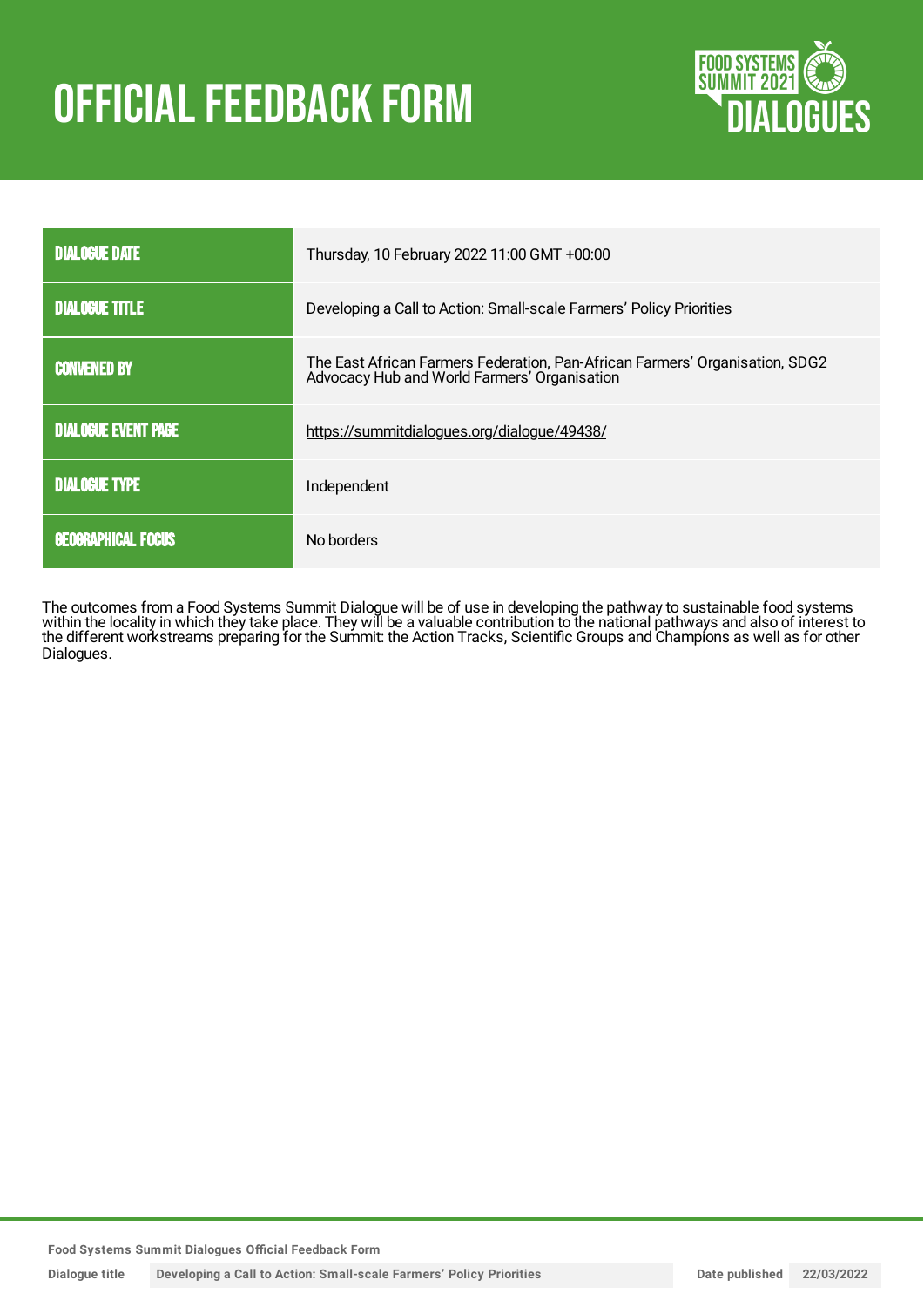## 1.PARTICIPATION

**TOTAL NUMBER OF PARTICIPANTS** PARTICIPATION BY AGE RANGE 0-18 9 19-30 11 31-50 6 51-65 66-80 80+ PARTICIPATION BY GENDER 17 Male 9 Female Prefer not to say or Other NUMBER OF PARTICIPANTS IN EACH SECTOR 20 Agriculture/crops 1 Education 1 Education Health care Fish and aquaculture Communication Communication Livestock **Food processing** Food processing National or local government Agro-forestry **Example 2018** Food retail, markets Utilities 2 Environment and ecology **Food industry** Food industry 1 Industrial Trade and commerce Trade Financial Services 2 Other

#### NUMBER OF PARTICIPANTS FROM EACH STAKEHOLDER GROUP

| 2  | Small/medium enterprise/artisan             |   | Workers and trade union                     |
|----|---------------------------------------------|---|---------------------------------------------|
|    | Large national business                     |   | Member of Parliament                        |
|    | Multi-national corporation                  |   | Local authority                             |
| 10 | Small-scale farmer                          |   | Government and national institution         |
| 1  | Medium-scale farmer                         |   | Regional economic community                 |
|    | Large-scale farmer                          | 1 | <b>United Nations</b>                       |
| 4  | Local Non-Governmental Organization         |   | International financial institution         |
| 3  | International Non-Governmental Organization | 1 | Private Foundation / Partnership / Alliance |
|    | Indigenous People                           |   | Consumer group                              |
|    | Science and academia                        |   | Other                                       |
|    |                                             |   |                                             |

**Food Systems Summit Dialogues Official Feedback Form**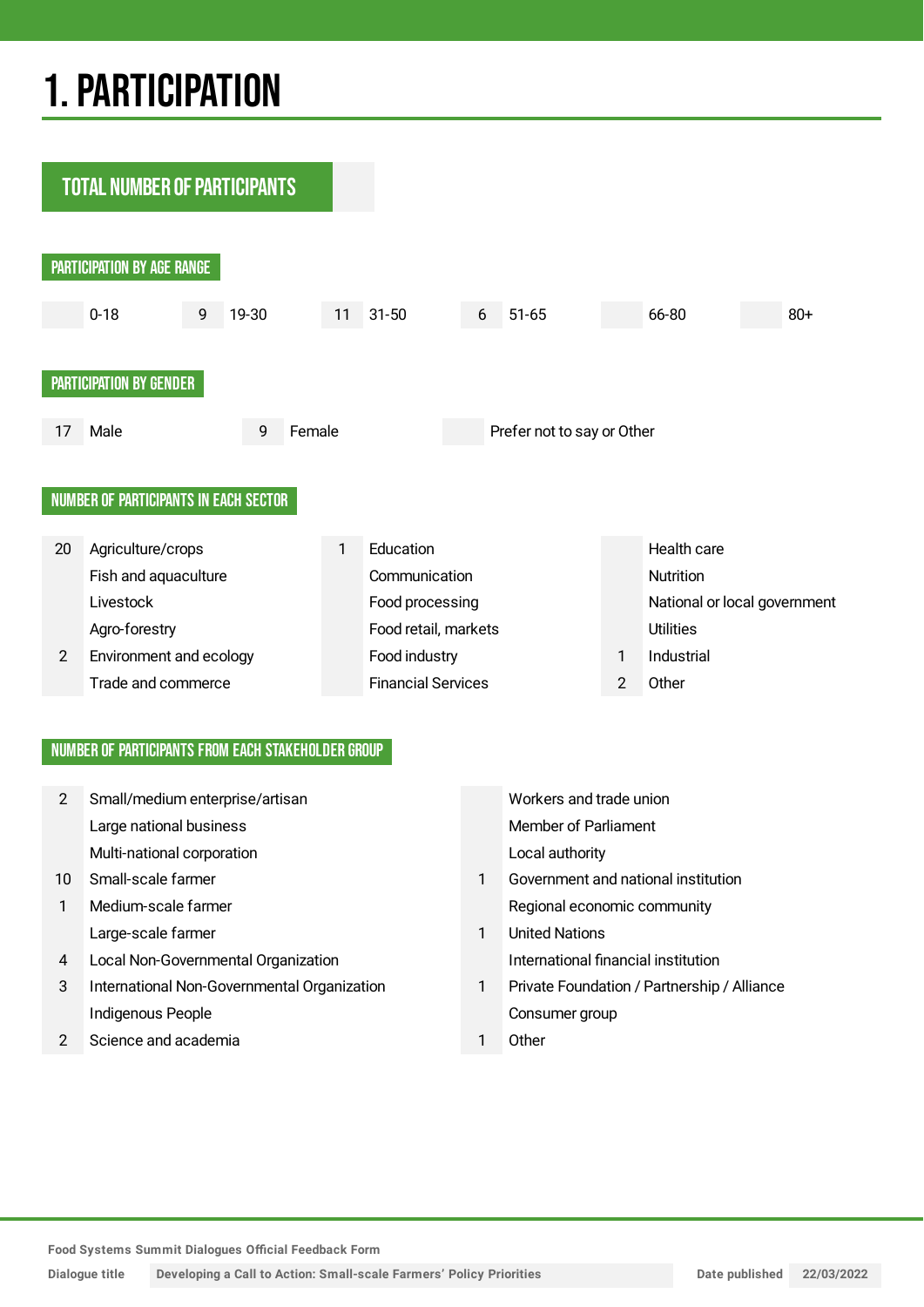## 2. PRINCIPLES OF ENGAGEMENT

#### HOW DID YOU ORGANIZE THE DIALOGUE SO THAT THE PRINCIPLES WERE INCORPORATED, REINFORCED AND ENHANCED?

The Dialogue was organized with each of the Principles in mind at every stage. As a continuation of side events held at other global summits, including the UN Food Systems Summit, this Dialogue has been embedded in Summit processes and Principles from the beginning. While the focus was on small-scale producers (including, farmers, fishers, ranchers, etc.), stakeholders from INGOs, research agencies, farmer organizations, and others were included in the planning and execution of the Dialogue. It was very important for us as organizers to build trust with our main stakeholder group, small-scale producers, by ensuring they had as much space as possible to share their thoughts and guide discussions. We continue to consult and include producers in the outcomes of the Dialogue.

#### HOW DID YOUR DIALOGUE REFLECT SPECIFIC ASPECTS OF THE PRINCIPLES?

In order to recognize complexity, we considered farmers not only as producers and economic actors but also consumers who have the right to safe and nutritious food. They must also maintain the sovereignty to decide which production practices work best for them while being provided with information on sustainable and cost-effective options. The language and aims of the Dialogue build upon pre-existing and negotiated texts and data which are relevant to smallholders' needs as well as the important role of government, aid and non-governmental organizations, and other development actors.

#### DO YOU HAVE ADVICE FOR OTHER DIALOGUE CONVENORS ABOUT APPRECIATINGTHE PRINCIPLES OF ENGAGEMENT?

Convenors should use the Principles as general guidelines not only in preparation but also execution. They relate to the subject matter of the Dialogue as well as the practical and logistical elements as well. It is especially important to be respectful of all participants and provide a safe space to share ideas.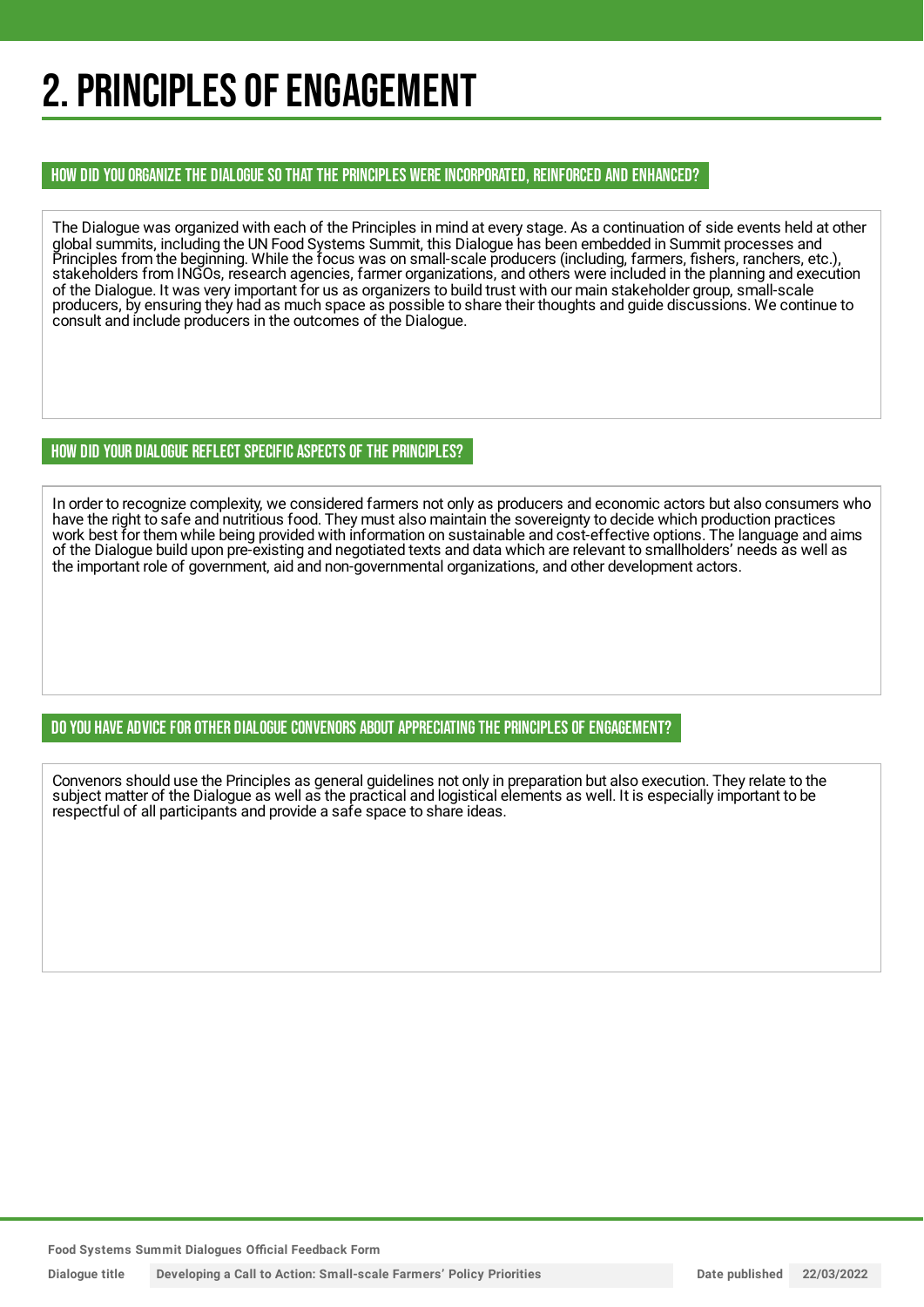## 3. METHOD

The outcomes of a Dialogue are influenced by the method that is used.

DID YOU USE THE SAME METHOD AS RECOMMENDED BY THE CONVENORS REFERENCE MANUAL?

✓ **Yes No**

**Food Systems Summit Dialogues Official Feedback Form**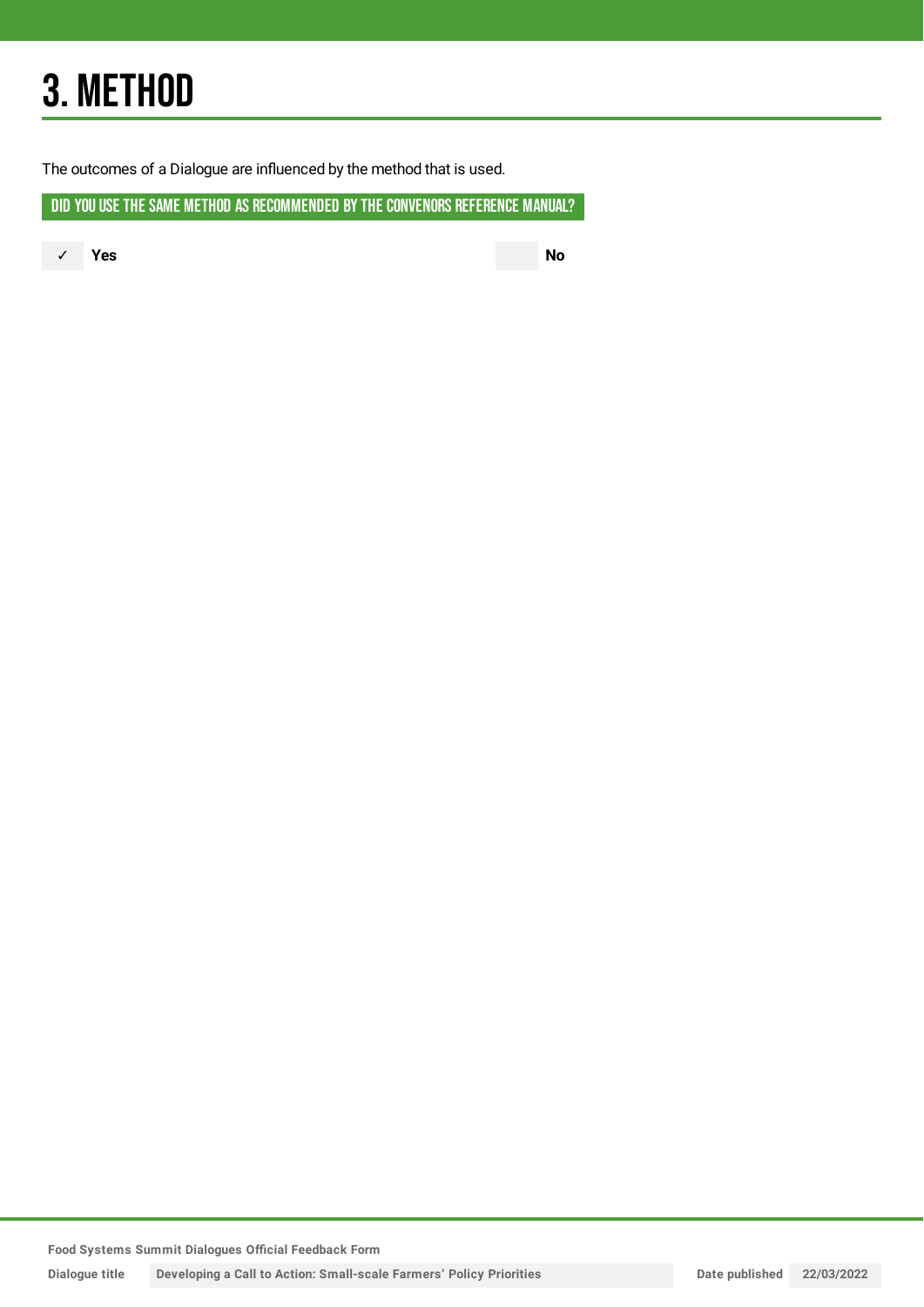## 4. DIALOGUE FOCUS & OUTCOMES

### MAJOR FOCUS

This Dialogue represents a collaboration with smallholder farmers on their policy priorities that should be included in a call to action to stand with smallholder farmers and be accountable for tangible results. The call to action, which will be circulated for sign on from all stakeholders, will encourage policy makers to recognize the critical role smallholders play as entrepreneurs in building sustainable and resilient food systems. Smallholders are at the center of local, national, and regional food systems but they continually face food insecurity and poor nutrition.

#### ACTION TRACKS

| $\checkmark$ | Action Track 1: Ensure access to safe and<br>nutritious food for all |
|--------------|----------------------------------------------------------------------|
|              | Action Track 2: Shift to sustainable<br>consumption patterns         |
|              | Action Track 3: Boost nature-positive<br>production                  |
|              | Action Track 4: Advance equitable livelihoods                        |

Action Track 5: Build resilience to vulnerabilities, shocks and stress

#### **KEYWORDS**



**Food Systems Summit Dialogues Official Feedback Form**

**Dialogue title Developing a Call to Action: Small-scale Farmers' Policy Priorities Date published 22/03/2022**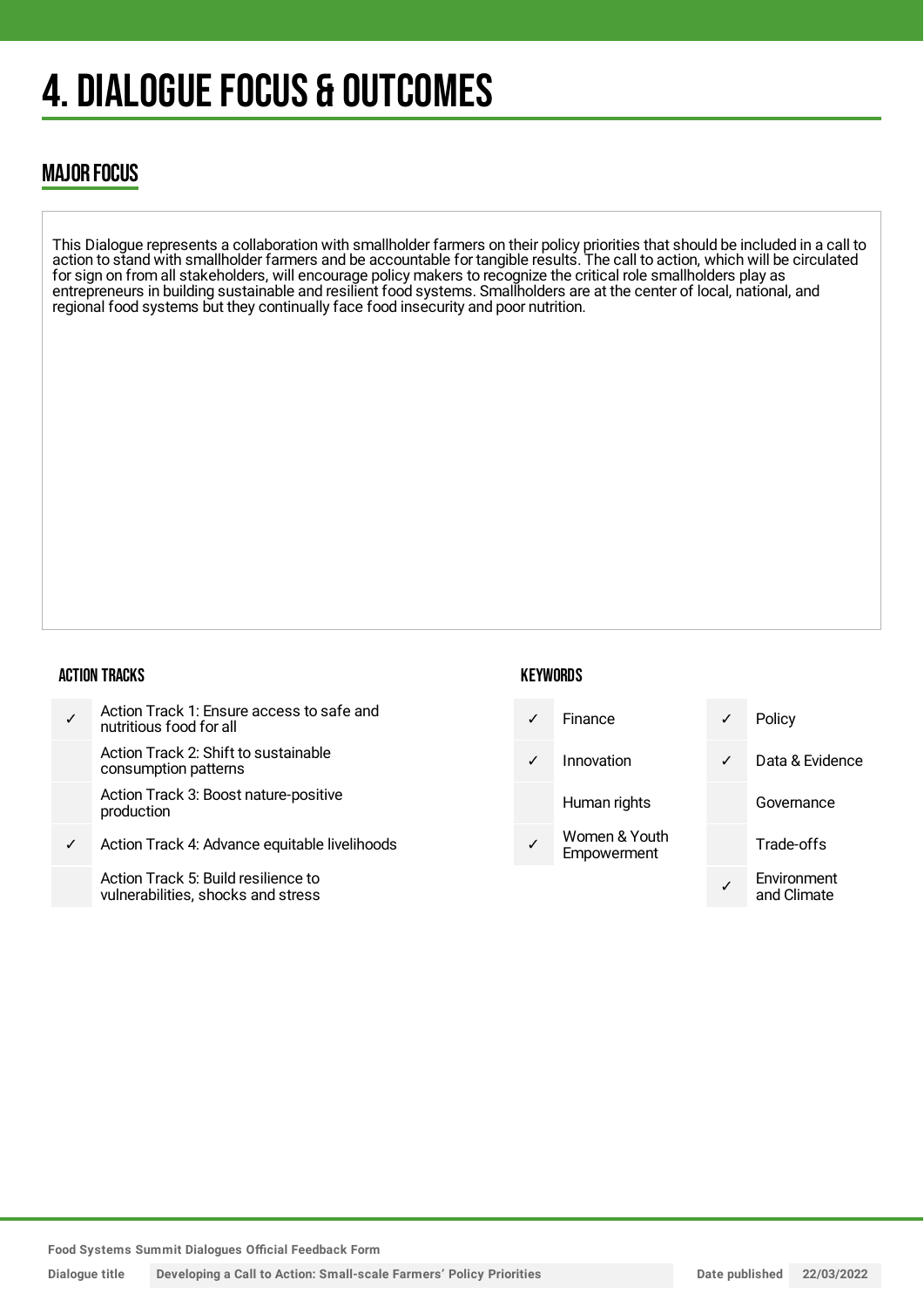### MAIN FINDINGS

The Dialogue confirmed that smallholders want and need farmer-facing policies of which farmers contribute to the formulations and implementation. We continue to hear calls for more productive partnerships, access to direct funding, equal opportunities for and inclusion of women, increased market access, strengthening of farmer organizations, increased investments in mitigation and adaptation strategies, and data suited to smallholders' needs.

#### ACTION TRACKS

|   | Action Track 1: Ensure access to safe and<br>nutritious food for all     | ✓            | Finance                      |   | Policy                     |
|---|--------------------------------------------------------------------------|--------------|------------------------------|---|----------------------------|
|   | Action Track 2: Shift to sustainable<br>consumption patterns             | $\checkmark$ | Innovation                   | ✓ | Data & Evidence            |
|   | Action Track 3: Boost nature-positive<br>production                      |              | Human rights                 |   | Governance                 |
| ✓ | Action Track 4: Advance equitable livelihoods                            |              | Women & Youth<br>Empowerment |   | Trade-offs                 |
|   | Action Track 5: Build resilience to<br>vulnorabilities shooks and stross |              |                              |   | Environment<br>and Climato |

**KEYWORDS** 

**Food Systems Summit Dialogues Official Feedback Form**

vulnerabilities, shocks and stress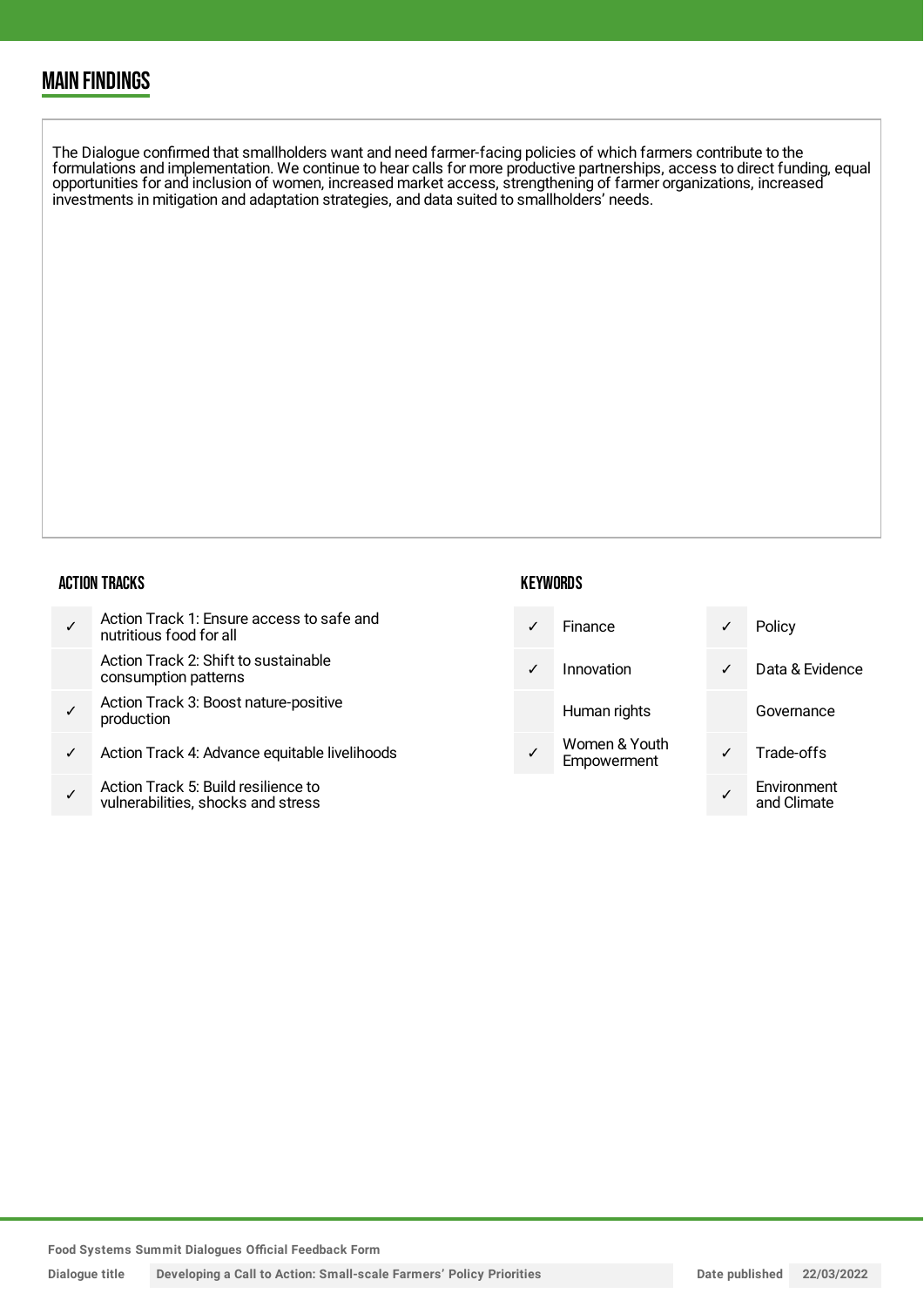#### On the Farm

This breakout session focused on the types of policies, interventions and services that are needed to support small-scale farmers improve the production capacity of their farms in light of the challenges they face. The discussion in this room highlighted the need for support for commercialization including direct financing, inclusion of smallholder farmers at planning and implementation stages of policy, and partnerships with diverse actors. In addition, smallholders will experience the brunt of climate change land conservation partnerships to protect farmers' land and biodiversity will allow the combination of outside and farmer expertise. Finally, agricultural activities need to be modernized and mechanized to entice youth.

#### ACTION TRACKS

|   | Action Track 1: Ensure access to safe and<br>nutritious food for all     | $\checkmark$ | Finance                      | ✓            | Policy                     |
|---|--------------------------------------------------------------------------|--------------|------------------------------|--------------|----------------------------|
|   | Action Track 2: Shift to sustainable<br>consumption patterns             | $\checkmark$ | Innovation                   | $\checkmark$ | Data & Evidence            |
|   | Action Track 3: Boost nature-positive<br>production                      |              | Human rights                 |              | Governance                 |
| ✓ | Action Track 4: Advance equitable livelihoods                            |              | Women & Youth<br>Empowerment | $\checkmark$ | Trade-offs                 |
|   | Action Track 5: Build resilience to<br>uulnorabilition chooke and etrope |              |                              |              | Environment<br>and Climato |

**KEYWORDS** 

**Food Systems Summit Dialogues Official Feedback Form**

vulnerabilities, shocks and stress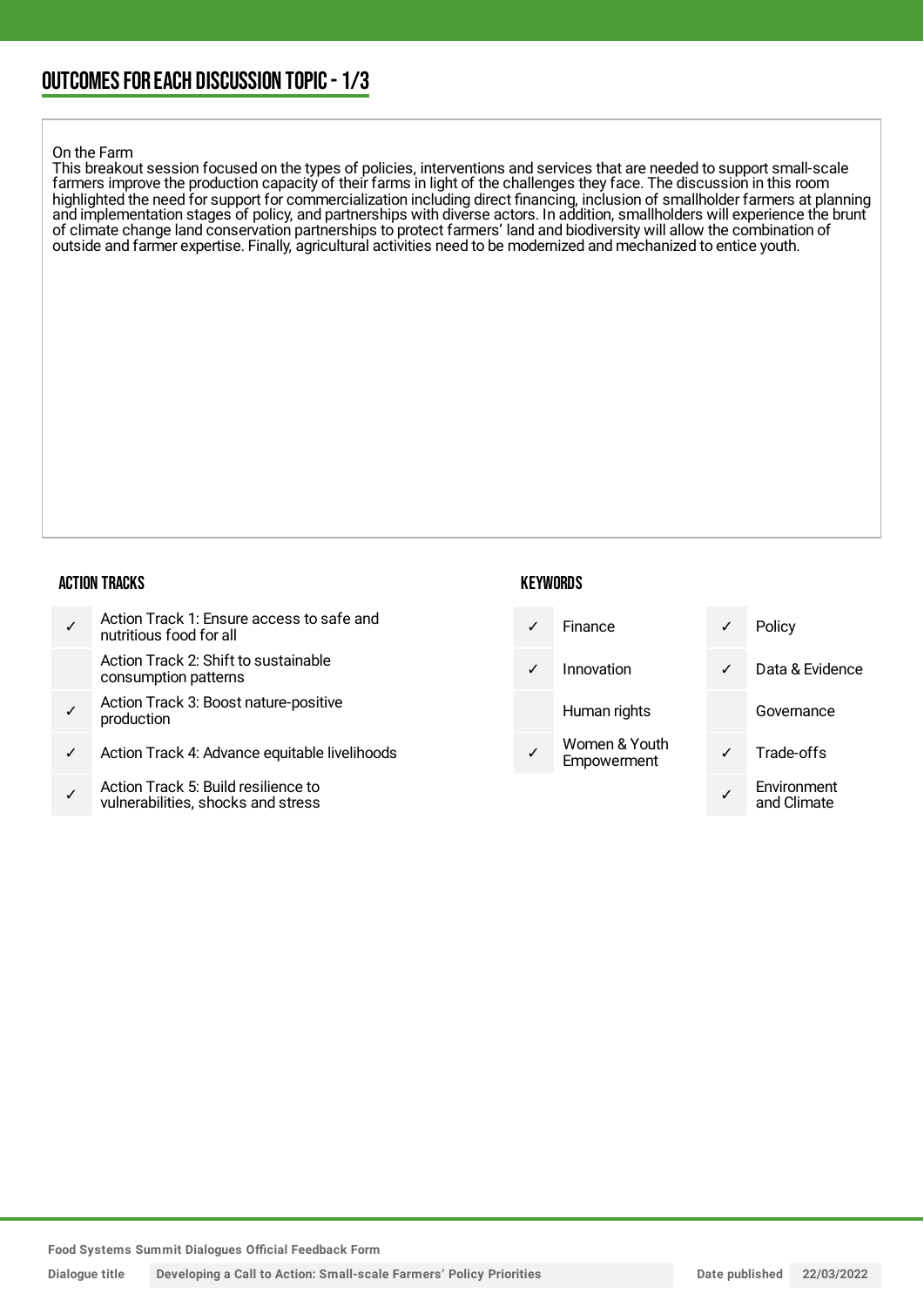#### Food on the Move

The breakout session will focus on the challenges small-scale farmers face accessing markets and food value chains. This topic concluded that there is a lack of representation of farmers who need more platforms and better networks to collaborate with governments, investors, and the private sector. Farmers will need to think of themselves as profitable entrepreneurs that are part of a bigger system. Improved access to pricing information, equipment, and other capacity building techniques will help them fulfill this role. Women and youth face more barriers which make it even more difficult for them to establish themselves in the food system. Strengthening farmer organizations can allow farmers of all kinds to increase their power as actors in the value chain.

#### ACTION TRACKS

|   | Action Track 1: Ensure access to safe and<br>nutritious food for all     | $\checkmark$ | Finance                      | ✓            | Policy                     |
|---|--------------------------------------------------------------------------|--------------|------------------------------|--------------|----------------------------|
|   | Action Track 2: Shift to sustainable<br>consumption patterns             | $\checkmark$ | Innovation                   | $\checkmark$ | Data & Evidence            |
|   | Action Track 3: Boost nature-positive<br>production                      |              | Human rights                 |              | Governance                 |
| ✓ | Action Track 4: Advance equitable livelihoods                            |              | Women & Youth<br>Empowerment | $\checkmark$ | Trade-offs                 |
|   | Action Track 5: Build resilience to<br>uulnorabilition chooke and etrope |              |                              |              | Environment<br>and Climato |

**KEYWORDS** 

**Food Systems Summit Dialogues Official Feedback Form**

vulnerabilities, shocks and stress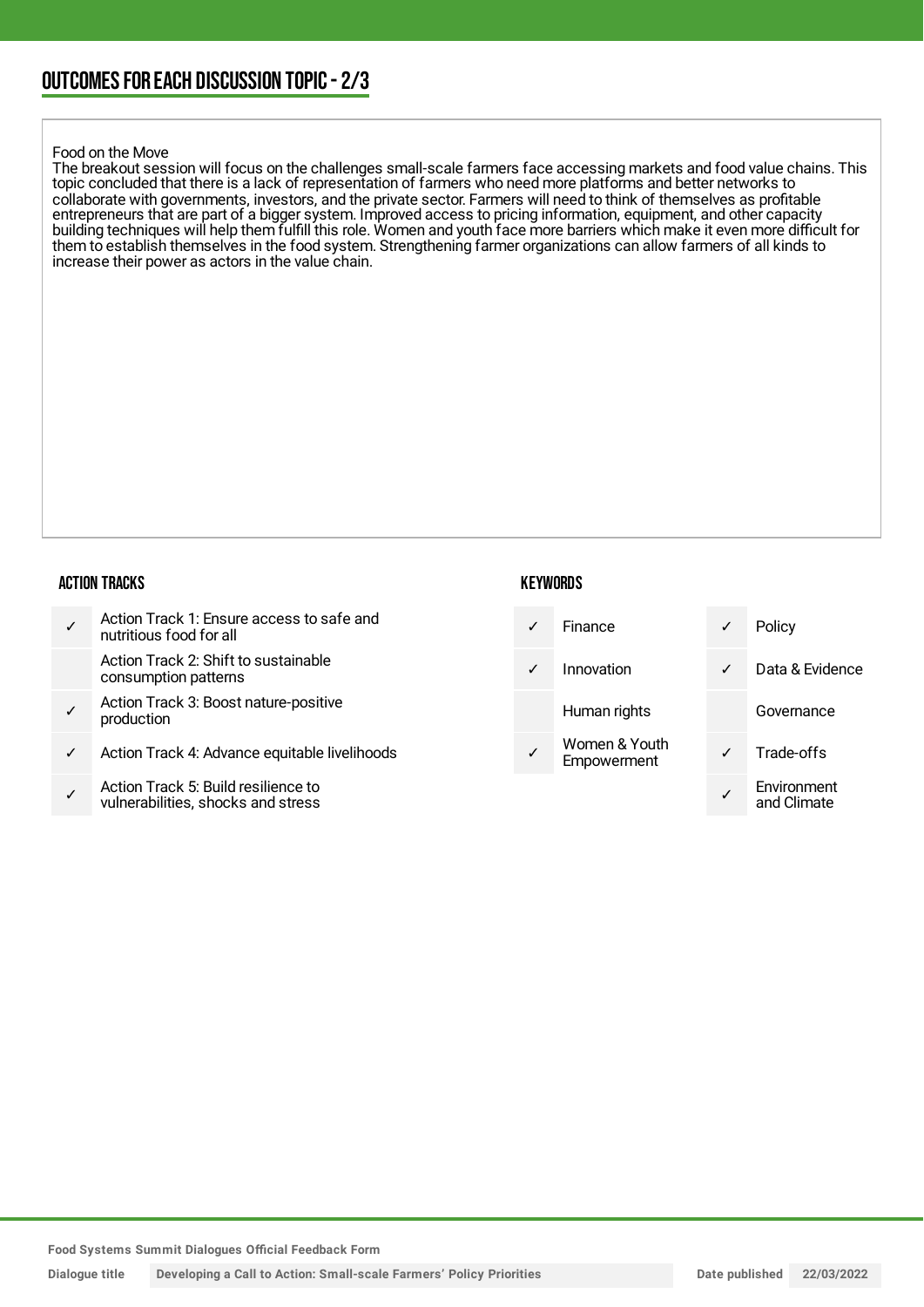#### Empowering the Excluded

This breakout session will focus on the support that small-scale farmers need to reduce poverty and food insecurity, increase education, and strengthen capacity. These goals can be reached through direct financing to ensure that funds are used as intended and in the best interest of the farmer. Partnerships can create an enabling environment of good policies that support smallholders as well as provide education and training on how to maximize resources and knowledge. Farmers are aware of environmental changes and the challenges they will pose. They require climate smart support to adapt. Ultimately, structures dedicated to advocacy can ensure there is follow up for all smallholder farmer-related work.

#### ACTION TRACKS

|   | Action Track 1: Ensure access to safe and<br>nutritious food for all     |            | Finance                      | ✓            | Policy                     |
|---|--------------------------------------------------------------------------|------------|------------------------------|--------------|----------------------------|
|   | Action Track 2: Shift to sustainable<br>consumption patterns             | $\sqrt{ }$ | Innovation                   | $\checkmark$ | Data & Evidence            |
|   | Action Track 3: Boost nature-positive<br>production                      |            | Human rights                 |              | Governance                 |
| ✓ | Action Track 4: Advance equitable livelihoods                            |            | Women & Youth<br>Empowerment | $\checkmark$ | Trade-offs                 |
|   | Action Track 5: Build resilience to<br>wilperabilities shooks and stross |            |                              |              | Environment<br>and Climato |

**KEYWORDS** 

✓ vulnerabilities, shocks and stress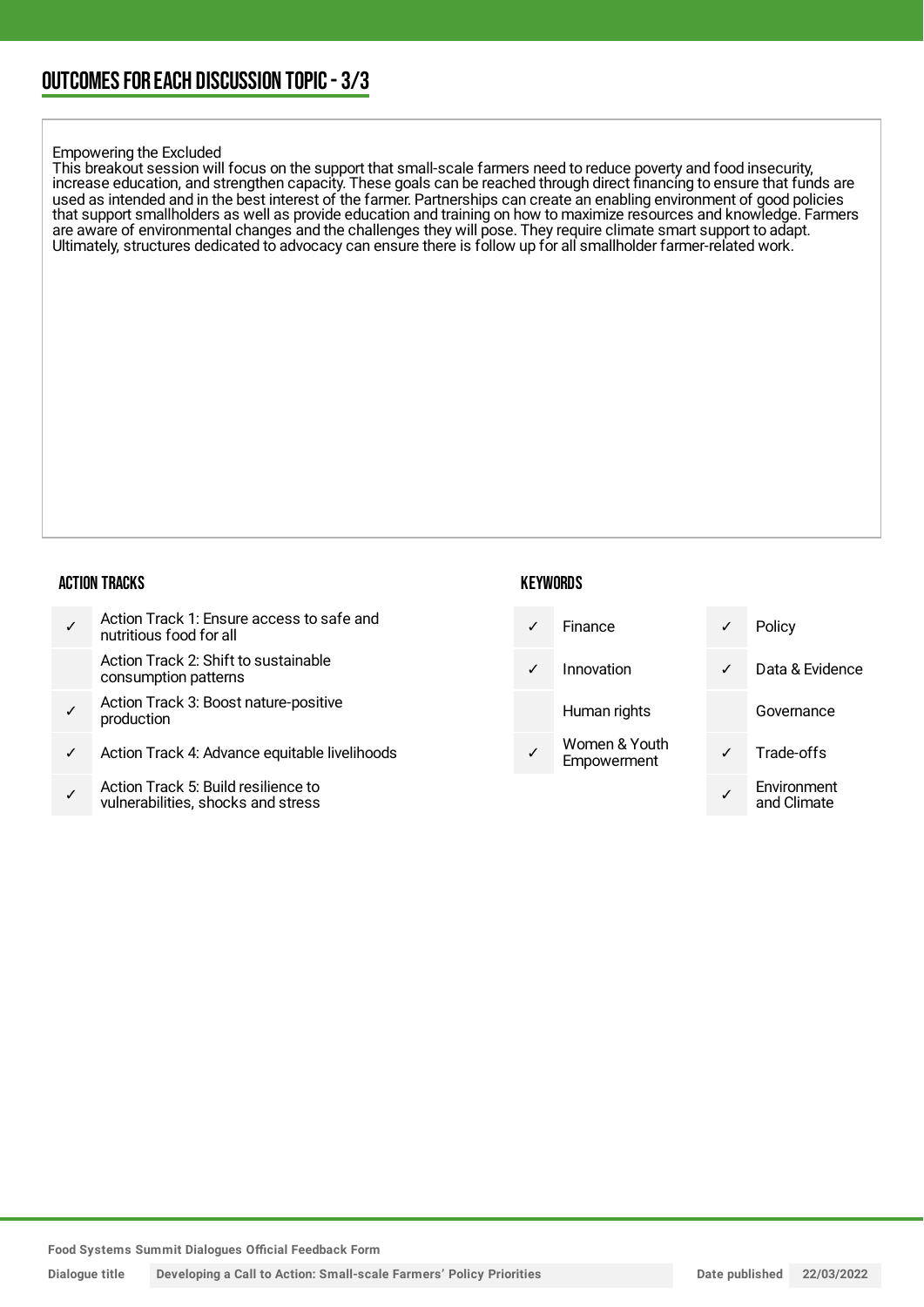### AREAS OF DIVERGENCE

Some participants expressed concern that this would not provide immediate assistance for smallholders.

#### ACTION TRACKS

|              | Action Track 1: Ensure access to safe and<br>nutritious food for all      | Finance                      | Policy                     |
|--------------|---------------------------------------------------------------------------|------------------------------|----------------------------|
|              | Action Track 2: Shift to sustainable<br>consumption patterns              | Innovation                   | Data & Evidence            |
|              | Action Track 3: Boost nature-positive<br>production                       | Human rights                 | Governance                 |
| $\checkmark$ | Action Track 4: Advance equitable livelihoods                             | Women & Youth<br>Empowerment | Trade-offs                 |
|              | Action Track 5: Build resilience to<br>vulnerabilities, shocks and stress |                              | Environment<br>and Climate |

**KEYWORDS** 

**Food Systems Summit Dialogues Official Feedback Form**